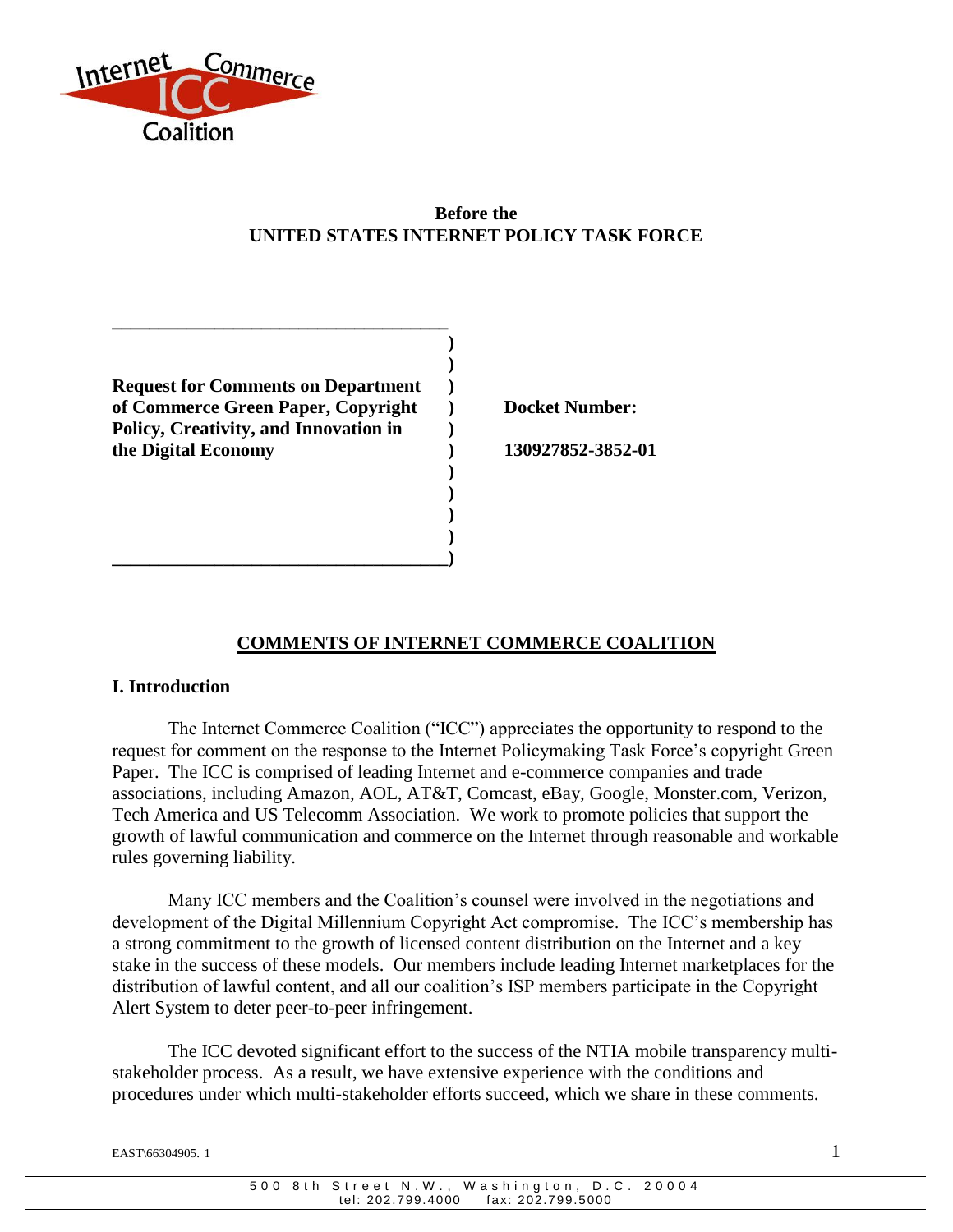

The ICC is pleased that the Notice makes clear that the multi-stakeholder process envisioned by the Green Paper would in no way propose changes to the DMCA. The DMCA has been central to the growth of the participatory Internet, making possible enormous economic opportunity and job growth in the United States. SOPA-like attempts to try to force sweeping changes to this framework have not been fruitful and have risked harming the security and openness of the Internet.

The Green Paper's effort to find balanced solutions and to work toward consensus is a refreshing and commendable approach in copyright policymaking. At the same time, it is important to tailor the Green Paper proposals carefully to avoid overbroad proposals that fail of their own weight and focus on improving the existing process.

#### **II. Proposed Multi-Stakeholder Process on Notice and Take Down**

While the ICC is generally supportive of using appropriately tailored multi-stakeholder processes to advance Internet policy discussions, we caution the Internet Policy Task Force that other multi-stakeholder processes have demonstrated that in order to achieve success a core group of parties from a cross-section of different constituencies must first agree on carefully and specifically defined goals and objectives. This requires initial discussion among those parties and agreement on scope, as occurred in the Department of Commerce mobile transparency multistakeholder process.

Clear focus and definition are essential to make a multi-stakeholder process work effectively. Amorphous goals, such as the concept of whether materials alleged to infringe can "stay down," are the proper subject of workshops, not multi-stakeholder discussions, where they would lead to prolonged and contentious discussions and controversy over the technical feasibility, cost and the overbreadth of a wide range of potential solutions.

To be effective and to represent legitimately all concerned stakeholders, the multistakeholder group would need to include consumer and civil liberties advocates, including those who have expressed deep reservations about overbreadth risks of existing automated tools designed to identify and remove allegedly infringing material.

We commend the Internet Policy Task Force for making clear that the goal of this discussion would not be to change the law. Indeed, in order for discussions to be productive, existing law (including current court interpretations) should be taken as given, and negotiations should address measures that are consistent with § 512.

While the ICC would not oppose a multi-stakeholder process on notice and take down that is fully consistent with the text of § 512 of the DMCA, we believe that it must be carefully calibrated if it is to have legitimacy and to be productive, focusing on improving existing processes, rather than creating new obligations outside the DMCA framework.

 $\text{EAST}_66304905. 1$  2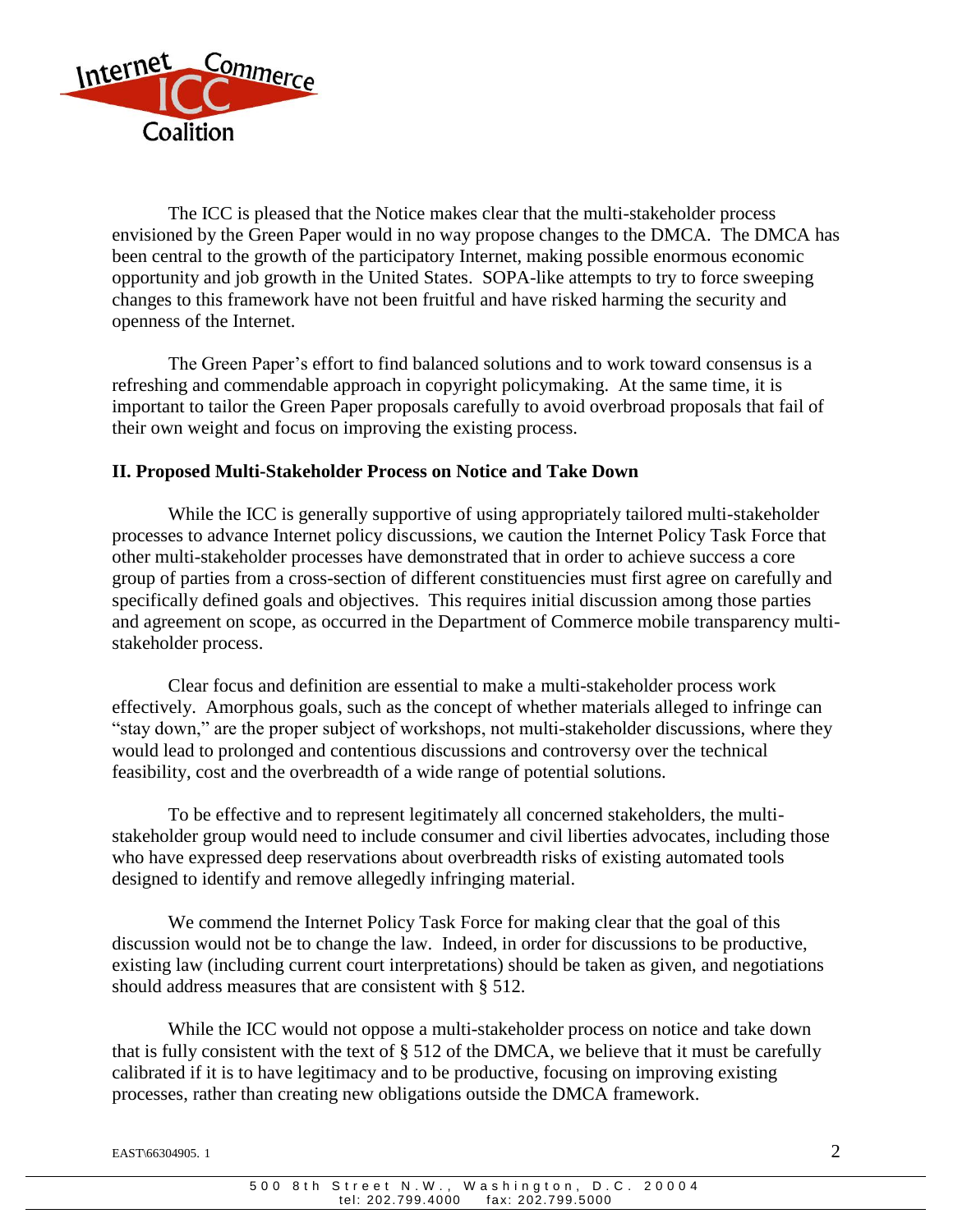

First, the process needs to be transparent to be legitimate. In any productive process discussions will of course occur outside the room, but if the government acts as a convener, it has to hold open sessions to solicit and receive input.

Second, any notice and take down process should be confined to the scope of notice and take down provided for in § 512(c). That means notice and take down requests directed only to hosts who are in a position to take down allegedly infringing material – not Internet access providers, or other providers that are not in a position to remove specific content.

The Green Paper is correct that non-compliant DMCA notices remain a significant problem. It may be that the goal of discussions should be to make the notice and take down process more efficient, rather than solely focusing on reducing volumes. However, the volume of invalid DMCA notices clearly suggests a problem. For example, in October 2013, one ICC ISP member received 1.4 million notices alleging copyright infringement for content believed to be residing on its system or network. In reality, virtually all of the notices related to allegations of peer-to-peer (P2P) copyright infringement for material that does not reside on its system or network and were therefore invalid under §512(c), or failed to comply with the notice requirements of that subsection. In the same month, another ICC ISP member received more than 500,000 such notices. Both members participate in the Copyright Alert system, but still continue to be deluged with invalid DMCA notices – including significant numbers submitted on behalf of (although not necessarily with the knowledge of) content owner participants in the Copyright Alert System.

These misuses of the "notice and takedown" process make it more difficult for ISPs to respond promptly to legitimate notices. The DMCA contemplates that those who send notices will act in good faith and provides sanctions for knowing material misrepresentations of alleged copyright infringement. *Cf.* 17 U.S.C. § 512(f). However, this has not reduced invalid DMCA notices.

Balanced discussion of this topic would need to address the practices of enforcement vendors and the incentives rights owners give them, measures to ensure accuracy of notices and to remedy erroneous notices, the volumes of notices sent to different service providers, costs to content owners of searching for and requesting take downs of user postings, and potential benefits (e.g., in the form of quicker response) to content owners who provide accurate notices that meet  $\S 512(c)$  notice requirements.

This discussion would benefit from the involvement of: (1) enforcement vendors, who are the entities are best positioned to provide information about how their detection and notice systems are engineered and what steps are taken to reduce errors; (2) Internet users who have been the subject of erroneous notices; and (3) medium and smaller sized service providers. The Task Force should consider methods to obtain comments and other feedback from those constituencies.

EAST $\frac{66304905}{1}$ .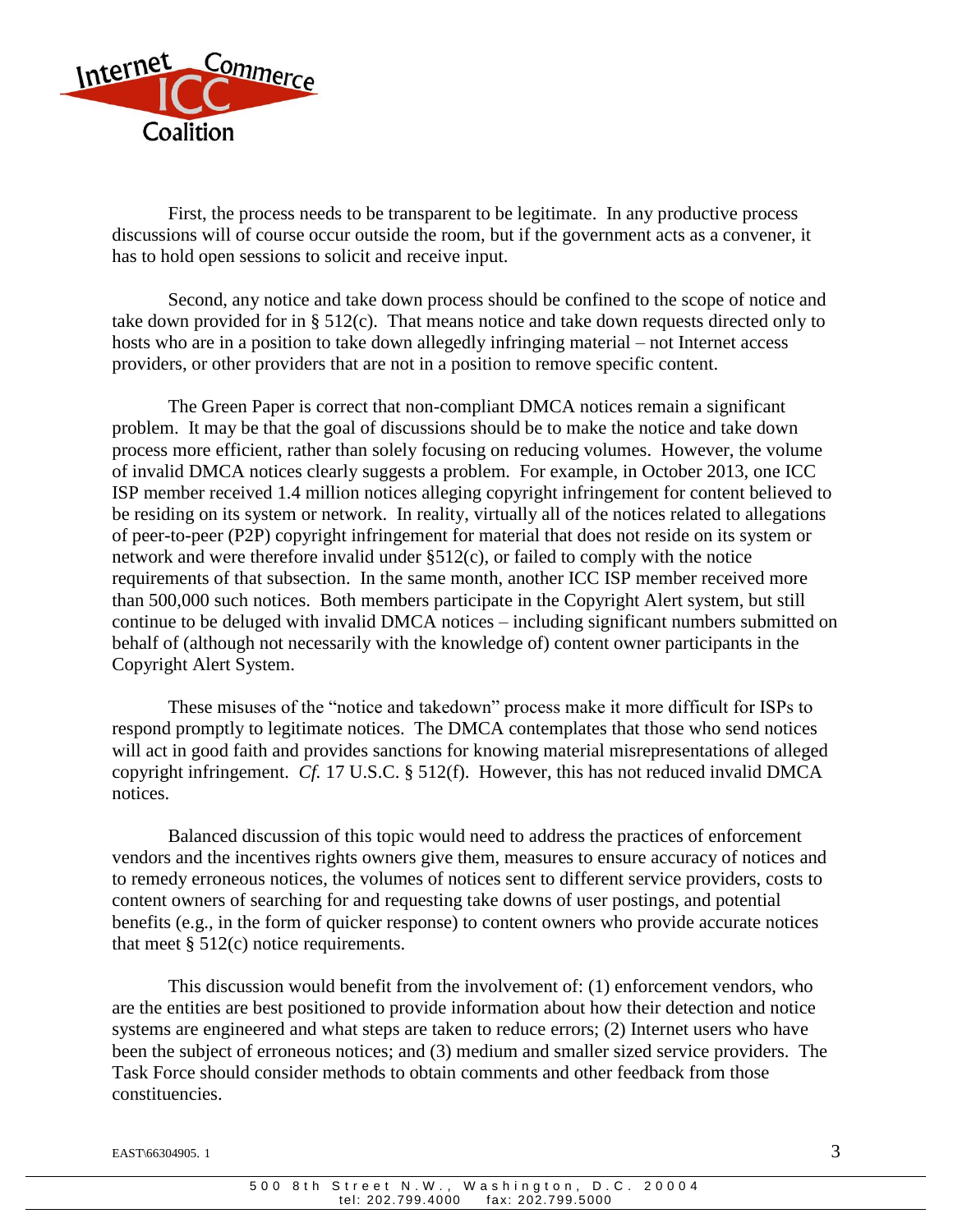

## **III. Statutory Damages**

A balanced package of proposals to reform the Copyright Act would need to address squarely the problem of Copyright Trolls, who exploit the threat of potentially large statutory damage awards and the embarrassment of being named in a suit involving pornographic content to threaten and harass Internet users to agree to quick settlements without a single case ever going to trial. The suits have included significant numbers of alleged Doe Defendants who in fact seem to be following the law. Serial copyright plaintiff A.F. Holdings provides a particularly salient example of this sort of business model – fraudulently purporting to assert copyrights to adult films that A.F. Holdings does not own, it and inappropriately joining thousands of John Doe defendants together in courts nationwide. The trolls engage in forum and judge shopping in federal and even state courts hoping for minimal judicial supervision to collect the identities of potential defendants for quick settlements. They routinely seek expedited discovery from ISPs as to the identity of alleged infringers in order increase pressure to settle. *See. e.g., A.F. Holdings v. Does,* CASE 0:12-cv-01445-JNE-FLN, at 1 (D. Minn. Nov. 6, 2013); *Ingenuity 13, LLC v. John Doe,* 2013 U.S. Dist. LEXIS 64564, at \*6-7 (C.D. Cal. May 6, 2013); *A.F. Holdings v Does 1-1,140* (D.D.C. 2102)*.* 

We also believe that high statutory damages for individual infringement in federal court copyright infringement actions are poorly tailored to address problems of individual infringement. For this reason, we support the Copyright Office's suggestion to create a small claims court cause of action that can be brought in a cost-effective way against individual infringers. The result would be an enforcement option for rights owners that both is far much less expensive to bring and that yields damage awards that are proportionate to the offense and enjoy broad legitimacy.

Finally, we note that very large statutory damages for direct and secondary infringement risk chilling technology innovation, particularly by smaller companies that cannot carry the risk of bankrupting statutory damages against a business model that is developed in good faith and is not intentionally infringing.

## **IV. Digital First Sale**

The ICC wishes to direct the task force's attention to one particular facet of the digital first sale debate that involves the doctrine of fair use. Individuals who lawfully obtain digital copies of copyrighted works need to be able to store that information in the cloud or on different devices. It is important that however the digital first sale discussion is resolved, rights to fair use in space shifting not be constrained if consumers are to obtain the benefit of their bargain in purchasing or licensing works.

 $\epsilon$ AST\66304905. 1 4